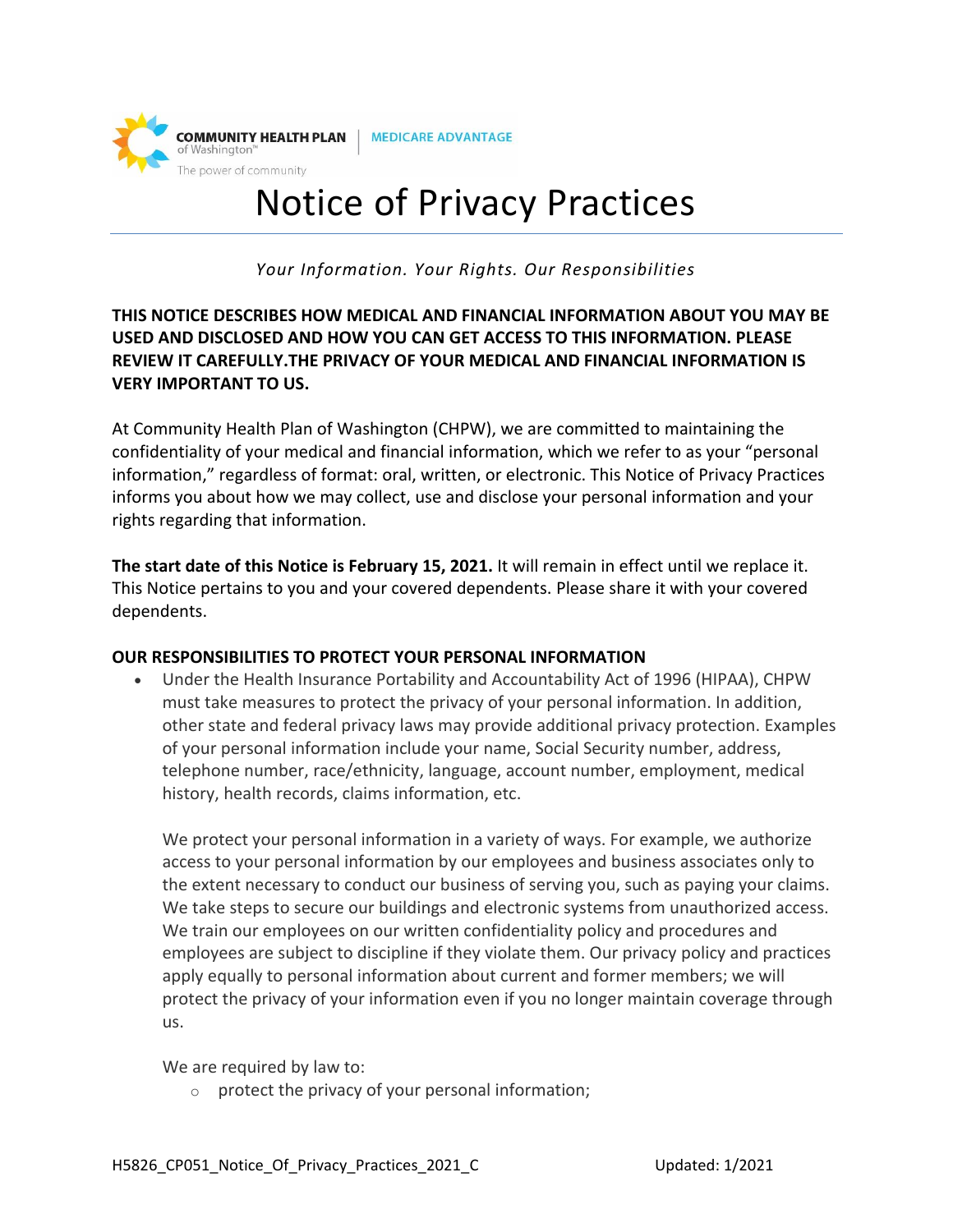- $\circ$  provide this Notice explaining our duties and privacy practices regarding your personal information;
- $\circ$  notify you following a breach of your unsecured personal information; and
- o abide by the terms of this Notice.

# **HOW WE MAY COLLECT YOUR PERSONAL INFORMATION**

We collect most of your personal information directly from you. By submitting an application for coverage with us or being our member, we may also obtain your personal information from third parties without your specific authorization. These third parties may include producers, employers, health care providers, other health plans or insurers, and state and federal agencies.

# **HOW WE MAY USE AND DISCLOSE YOUR PERSONAL INFORMATION**

We may use or disclose your personal health information without your specific authorization for the purposes described below. For other purposes, we will request your specific authorization in writing, which you may grant or reject. If granted, you can revoke the authorization at any time by letting us know in writing.

## **Treatment**

We may disclose personal information about you that your physician or other health care provider requests to help them with your medical treatment or services. For example, we may disclose what prescriptions you have filled to help your physician or other health care provider to prescribe the appropriate medication.

## **Payment**

We may use and disclose personal information so that we can process your medical claims. For example, we may need to disclose personal information to administer your health benefits, to coordinate benefits with other health plans, to determine coverage and to obtain premiums. However, state and federal laws prohibit us from disclosing certain types of sensitive personal information, including psychotherapy notes, about you without your specific authorization.

## **Health Care Operations**

We may use and disclose personal information for health plan operations. For example, we may disclose personal information to conduct quality assessment and improvement activities, to engage in care or case management. However, federal law prohibits us from using or disclosing genetic information for underwriting purposes. State laws may prohibit us from disclosing certain types of sensitive personal information about you to other members of your family without your specific authorization. For example, our care coordination nurse may not be permitted to disclose case management information about an inpatient mental health admission without a specific authorization.

We will not use your personal demographic information for underwriting, or to deny you coverage and benefits. This means we will not use your race, ethnicity, or language preference to decide which services we will offer you or to deny you care.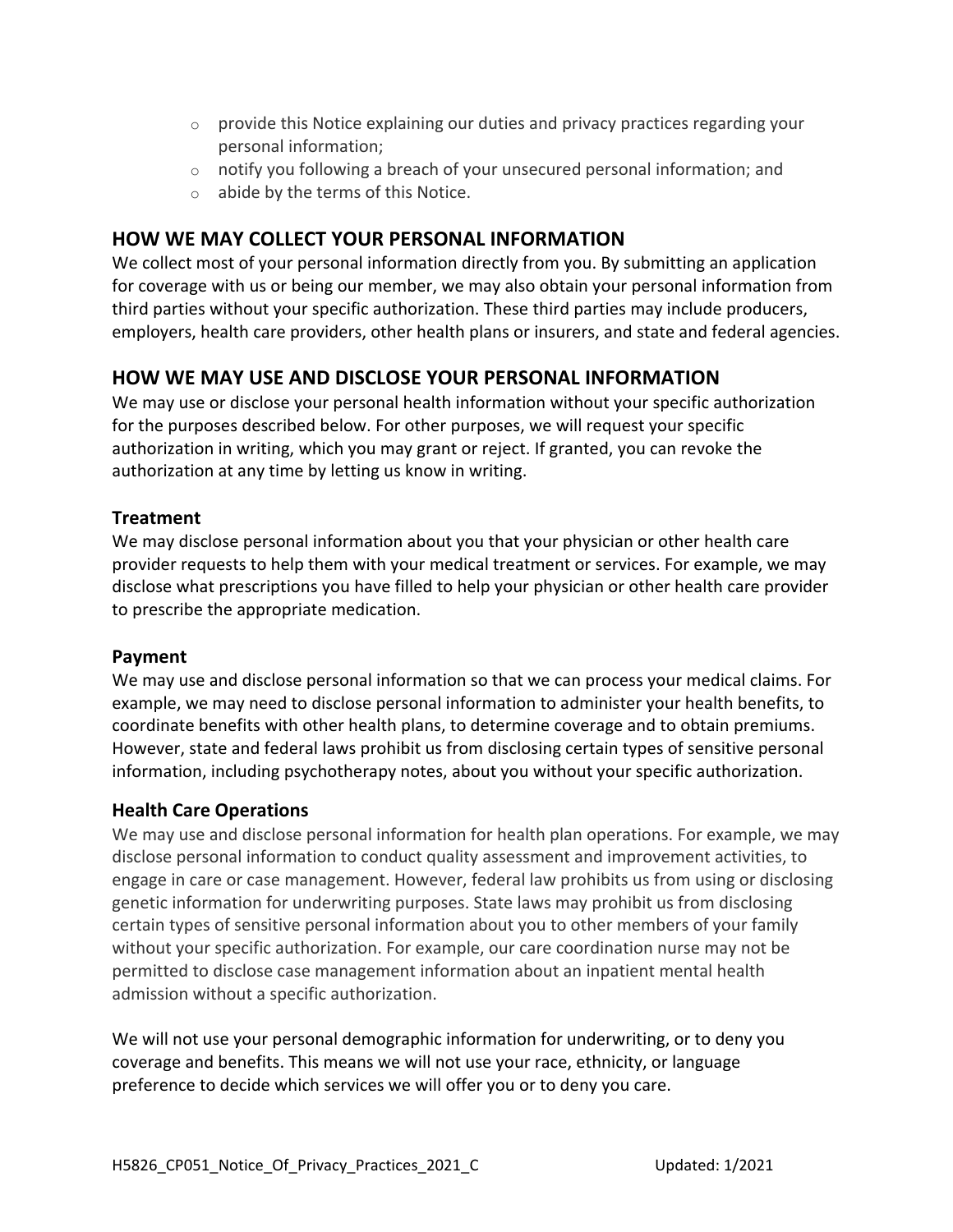### **Business Associates**

We may disclose your personal information to our Business Associates. These are entities or individuals that are not employed by us that perform health care operations or payment activities on our behalf which require that the Business Associate create, receive, maintain, or transmit your personal information. We must have contracts with our business associates that require them to maintain the confidentiality of your personal information. For example, we may contract with a pharmacy benefit manager to administer prescription drug benefits.

#### **Appointment/Service Reminders**

We may use your personal information to contact you to remind you to obtain preventive health services or to inform you of treatment alternatives and/or health-related products or services that may be of interest to you and are provided by us, included in your plan of benefits or otherwise valuable products or services that are only available to current members.

## **As Required by Law**

We may use or disclose your personal information when required by federal, state or local law. For example, we may disclose personal information to a health oversight agency, to include the Secretary of the Department of Health and Human Services or a state insurance department, for activities such as audits, investigations, or related to licensure. If you receive public benefits through a government program, we may disclose personal information about you to the state or federal agency administering that program or another government program, including workers' compensation programs.

#### **Public Health**

We may disclose personal information about you to the extent necessary to avert a serious and imminent threat to your health or safety or the health or safety of others.

#### **Research**

We may disclose your personal information as part of a limited data set for purposes of research, public health or health care operations. We also may disclose personal information to researchers when their research has been approved by a review board that has reviewed the research proposal and established protocols to ensure the confidentiality of your personal information.

#### **Legal or Administrative Proceedings**

We may disclose your personal information in response to a court or administrative order, subpoena, discovery request, or other lawful process.

#### **Law Enforcement**

We may disclose your personal information to law enforcement officials if we receive a court order, warrant, grand jury subpoena or an inquiry for purposes of identifying or locating a suspect, fugitive, material witness or missing person. If you are an inmate, we may disclose your personal information to correctional institutions as allowed by law.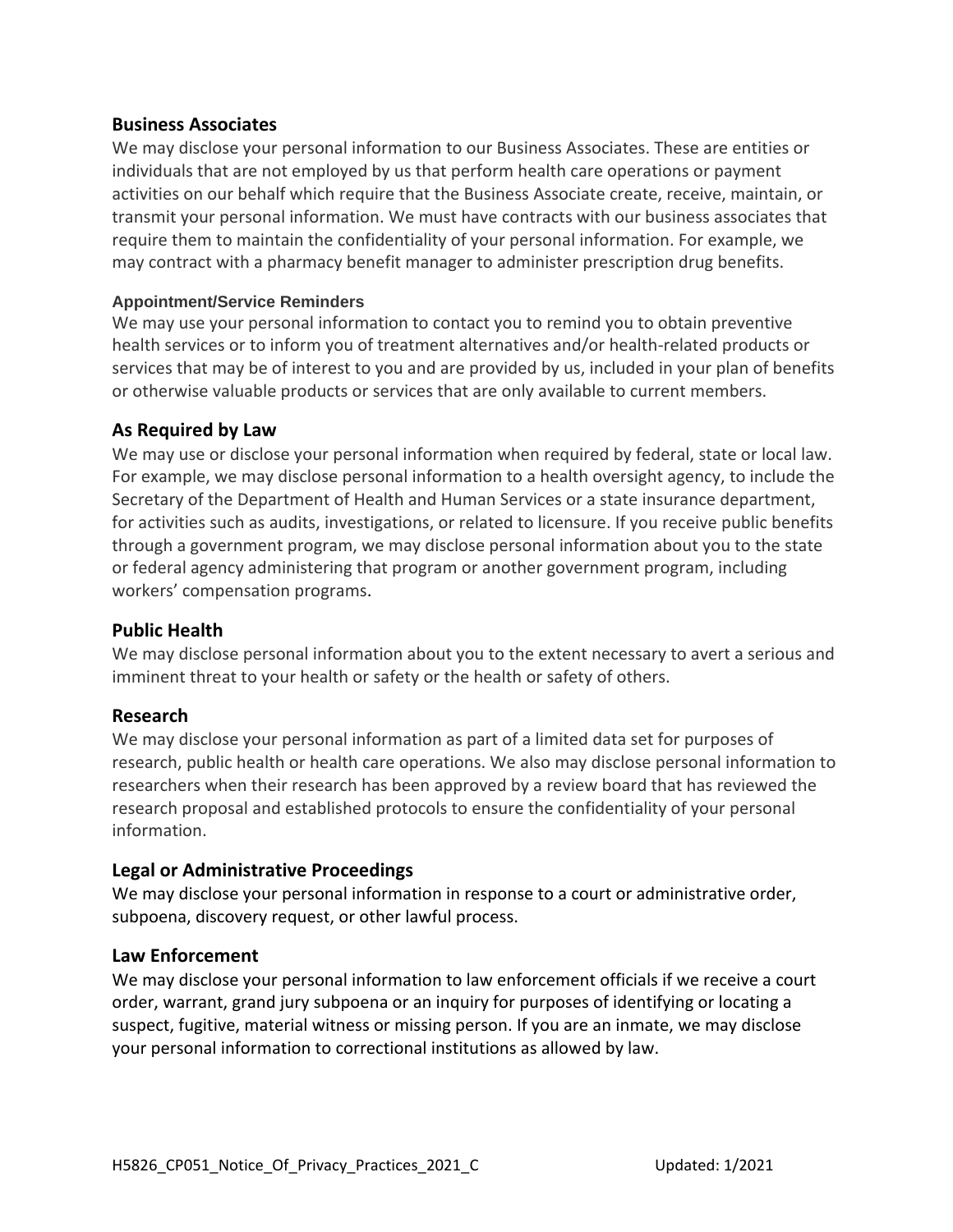## **Health and Safety**

We may disclose your personal information to prevent a serious threat to public health or safety.

#### **Military and National Security**

Under certain circumstances, we may disclose to military authorities the personal information of armed forces personnel. We may also disclose to an authorized federal officials personal information required for lawful intelligence, counterintelligence and other national security activities.

## **YOUR RIGHTS REGARDING PERSONAL INFORMATION**

CHPW needs your written authorization to disclose your personal information for a purpose other than those listed in this Notice.

#### **What are your health information rights?**

You have the following rights regarding person information that we maintain about you:

**Restriction Request:** you have a right to request a restriction or limitation on the personal information we use or disclose about you for treatment, payment and health care operations activities or disclosures to individuals involved in your care.

**Confidential Communications:** if you believe that disclosure of all or part of your personal information may endanger you, you have the right to request that we communicate with you about health matters at an alternative location. For example, you may ask that we only contact you at your work address.

**Inspection:** you have the right to request inspection and to receive a copy of a record of your personal information. If we maintain the record electronically, you have the right to request the copy be in the electronic format of your choice. If we cannot readily provide your record in that format, we will provide your record in an electronic format that you and we have agreed to.

**Amendment:** if you feel the personal information that we maintain about you is incorrect or incomplete, you have the right to request amendment to your personal information.

**Accounting of Disclosures:** you have the right to an accounting of disclosures we have made for purposes other than for treatment, payment, health care operations, or that you specifically authorized. The first list you request within a 12-month period will be free of charge. For additional lists, we may charge you a reasonable fee for the costs of copying, mailing, and supplies associated with your request. All of these requests must be made in writing.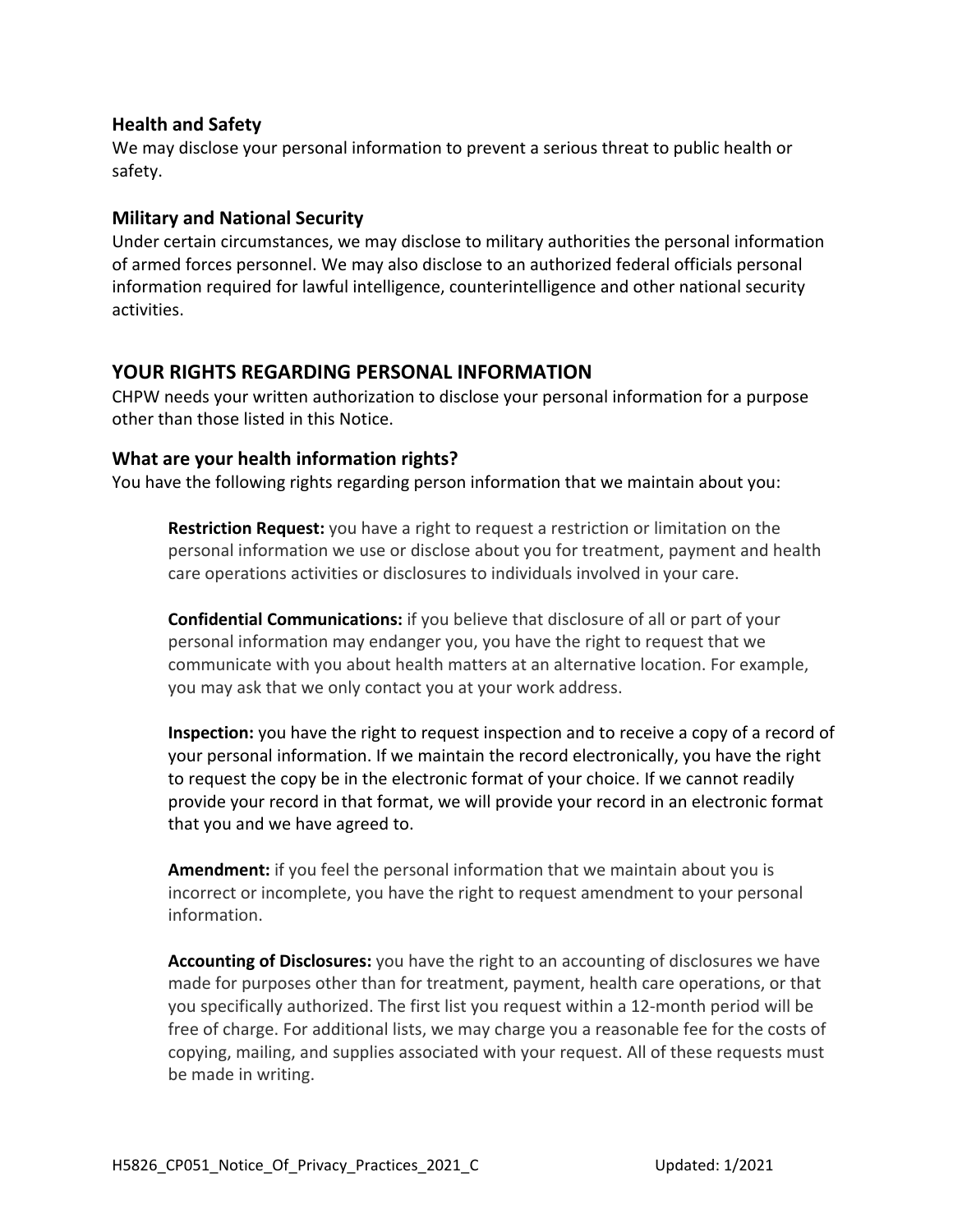Please contact us at the phone number below or visit our web site at <https://medicare.chpw.org/> for the applicable request form. Except for accounting of disclosures, we will evaluate each request and communicate to you in writing whether or not we can honor the request. There are instances when we cannot honor your request. For example, we will not amend personal information that was not created by us, unless the person or entity that created the information is no longer available to make the amendment.

## **This Notice is Subject to Change**

Should any of our privacy practices change, we reserve the right to change the terms of this Notice. The revised Notice would apply to all the personal information about you that we maintain. If we make any changes to our privacy practices, we will provide you with a copy of the revised Notice. We will also post the revised Notice on our web site. If you need a copy of this Notice or want more information about our privacy practices, contact us as described below.

# **ELECTRONIC NOTICE**

If you receive this Notice on our web site or by electronic mail (e-mail), you are also entitled to receive this Notice in paper form. To obtain a paper copy of this Notice, contact us as described below

## **REPORTING A PROBLEM**

If you believe your privacy rights have been violated, or if you disagree with a decision we made about a request, you may file a written complaint with us or the Secretary of the Department of Health and Human Services (DHHS). You will not be penalized if you file a complaint about our privacy practices with us or with DHHS.

You may file a complaint with the Secretary of the U.S. Department of Health and Human Services at:

Office for Civil Rights U.S. Department of Health & Human Services 200 Independence Ave, S.W. Washington, D.C. 20201 (800) 368-1019 <http://www.hhs.gov/ocr/privacy/hipaa/complaints/>

## **CONTACT INFORMATION**

You may exercise any of your rights described in this Notice, or ask questions about these rights, by contacting us at:

- **By Phone:**
	- $\circ$  CHPW Customer Service department toll free at 1-800-942-0247, 7 days a week, from 8:00 a.m. to 8:00 p.m. (PST). (TTY Users Dial 711)
- **In Writing:**